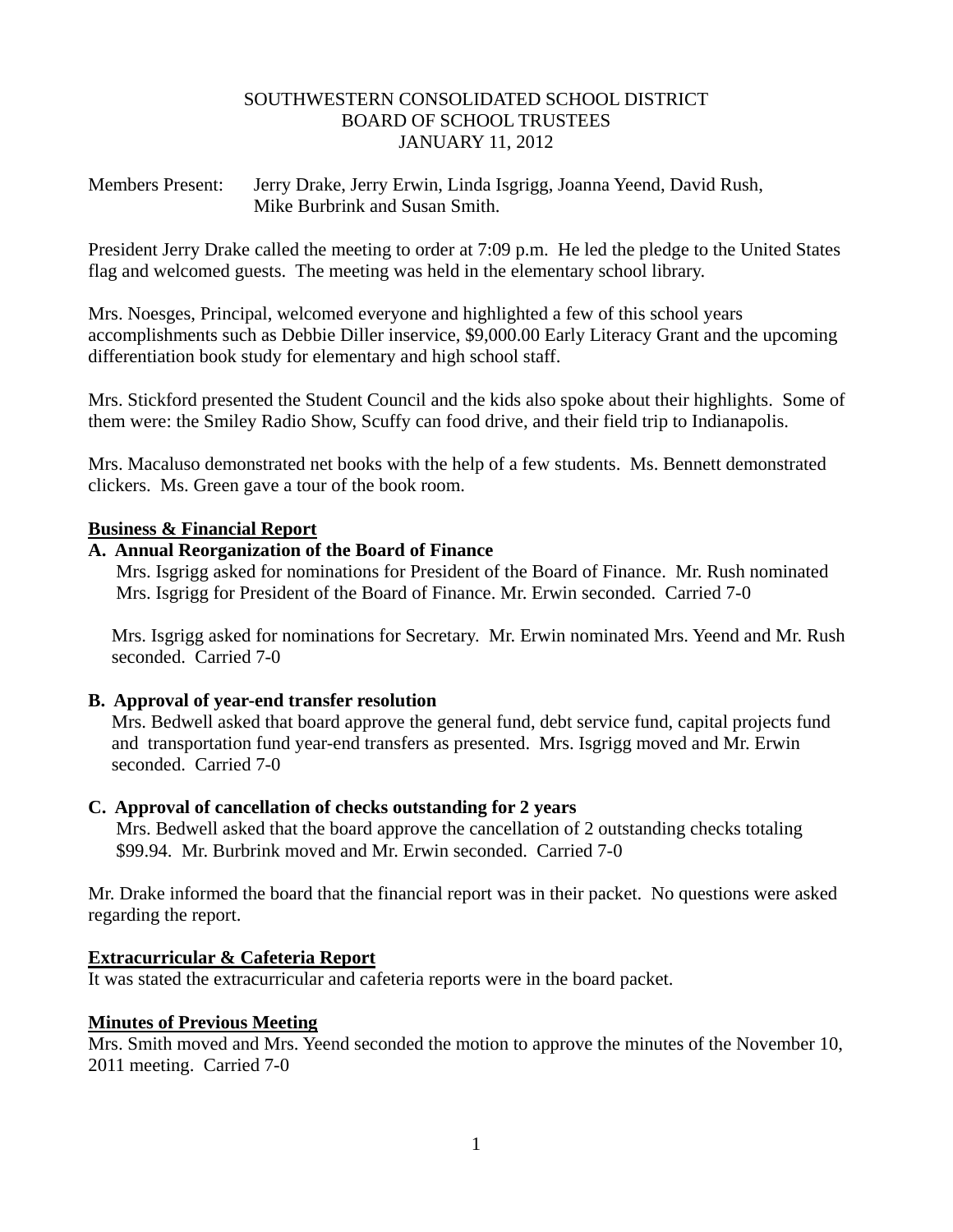### **Approval of Accounts Payable Vouchers**

Mrs. Isgrigg moved and Mr. Erwin seconded the motion to approve the accounts payable vouchers as presented. Carried 7-0

## **Consideration of Old Business**

**A. Mrs. Maurer asked that the board accept the \$1,000.00 Wal-Mart Foundation's Local Community Grant awarded to Karen Parmer to purchase books for Title I.** Mrs. Yeend moved and Mrs. Smith seconded. Carried 7-0

### **New Business**

- **A. Mrs. Maurer requested the approval of the non-certified evaluation forms for custodian, library assistant, instructional assistant, maintenance, computer lab supervisor, cafeteria, secretary and ECA treasurer as presented.** Mr. Rush moved and Mr. Erwin seconded. Carried 7-0
- **B. Other business – Susan Neville, Technology Director, requested that 65 personal computers be ordered for new teachers at the elementary and the computer lab at the high school. The total cost is \$56,485.00. These items have been included as line items in the 2012 CPF budget.** Mr. Burbrink moved and Mrs. Isgrigg seconded. Carried 6-1

## **Reports and Presentations**

## **A. Principal Reports**

Mrs. Blake said that Mr. Phares will meet with 8<sup>th</sup> grade parents regarding preparing for paying for college. The Spartners meet tomorrow night for their monthly meeting. They have done some great decorating in the hallways. January  $20<sup>th</sup>$  will be an academic incentive 50s party theme. A small grant from the Southwestern Hometown Community Fund will pay for this party. Blue River Career Center has met with students regarding their classes for next school year. NWEA is next week, Acuity is the first part of February, and ISTEP reviewing is going on. Attendance is at 96.49% which is up from 96.21% at this same time last year.

 Mrs. Noesges reported that there are 107 perfect attendance students, 38 students on the S honor roll, 68 students on the A honor roll, and 81 students on the A/B honor roll. NWEA is going on through the January  $20<sup>th</sup>$ . She is excited to start the differentiation book study on Thursday with elementary and high school staff.

# **B. Report on HVAC Project**

 Facilities manager John Tarplee updated the board on the progress of HVAC project at Southwestern Elementary School. Project expenses have been well under the funds budgeted based on original estimates.

# **C. Report on 2012-13 school calendar**

 Mrs. Maurer informed the board about the issue of year-round school or a balanced calendar. She did not ask for approval of next year's calendar yet. She explained that since Southwestern schools work with Johnson County Special Services and Blue River Career Center the district cannot consider only its two schools but must consider what schedule the other programs are using. The proposed calendar would continue with two days off for fall break and Thanks giving, as well as a two-week winter vacation. The biggest difference would be an extra week of spring break with school starting a few days earlier and ending on May  $30<sup>th</sup>$ .